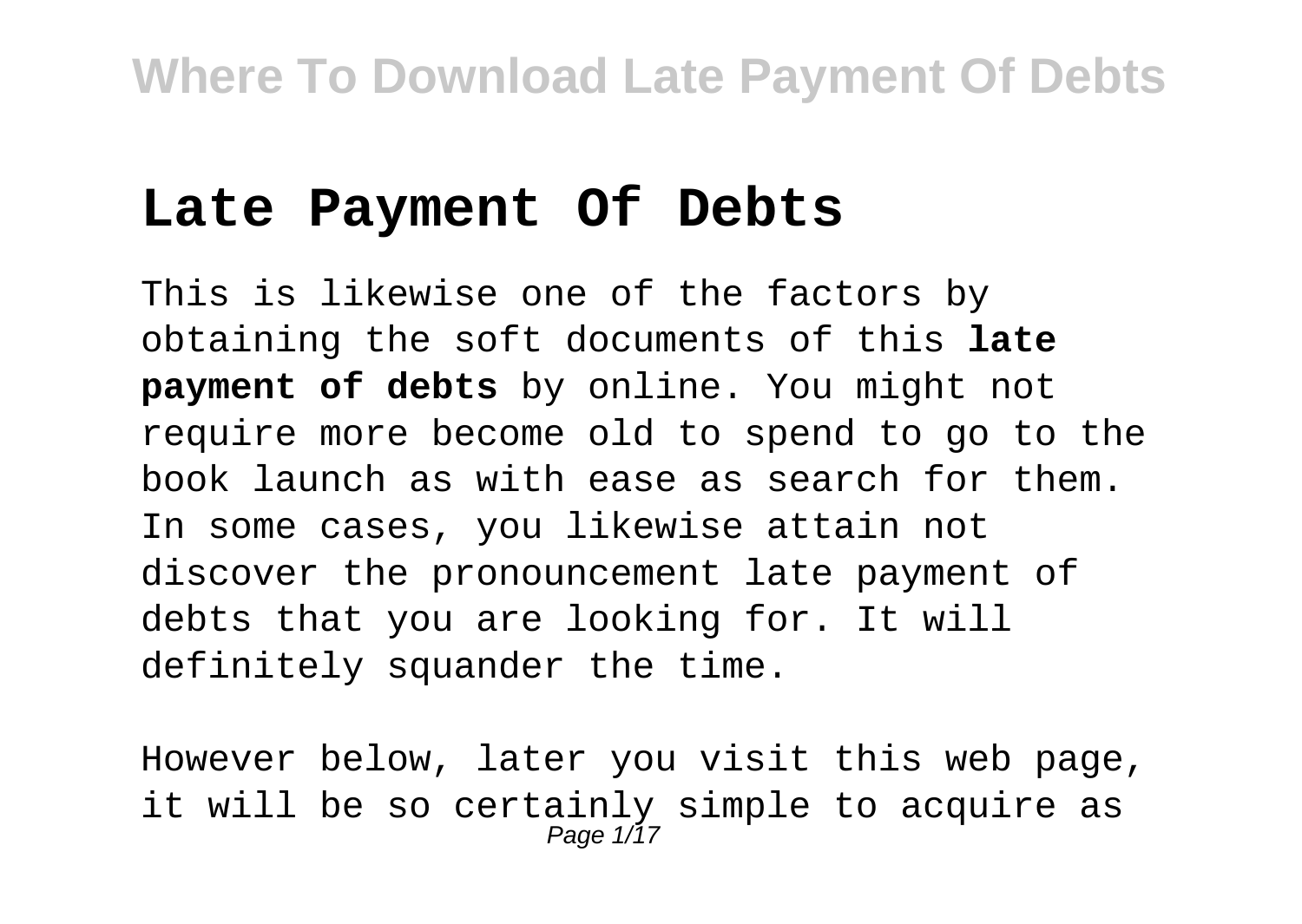capably as download lead late payment of debts

It will not undertake many get older as we run by before. You can complete it even if statute something else at house and even in your workplace. hence easy! So, are you question? Just exercise just what we have enough money below as capably as review **late payment of debts** what you like to read!

How do you apply the Late Payment of Commercial Debt (Interest) Act 1998? How Joel Paid Off \$50,000 of Debt \$5 at a Time REMOVE Page 2/17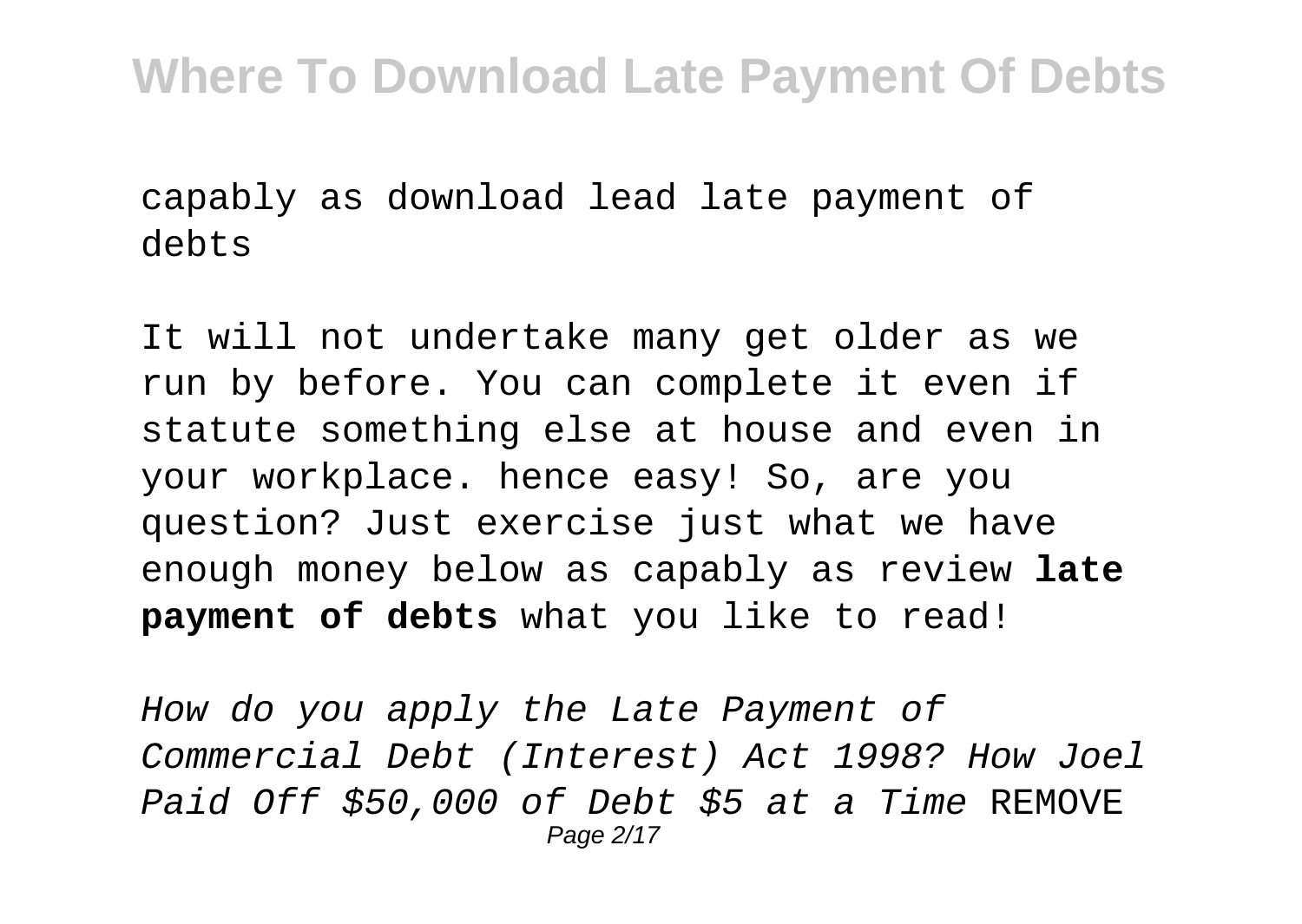a 30 Day LATE Payment! | Do Your Own Credit Repair How to collect outstanding debt from customers with respect Goodwill Delete Letters: Do they work?

Should You Buy This COVID-19 Vaccine Stock \$MRNA | Moderna Stock Soar On Vaccine Phase 3 Trial Late Payment of Commercial Debts Interest Act 1998 How To Remove Late Payments From Credit Report Like A PRO! ? REMOVE LATE PAYMENTS From Your CREDIT Report | Do This! Goodwill Letters Will Not Remove Late Payments? | Capital is King ?? Credit is Oueen ?? How to Remove Late Payments From Your Credit Report Why You Should Never Pay a Page 3/17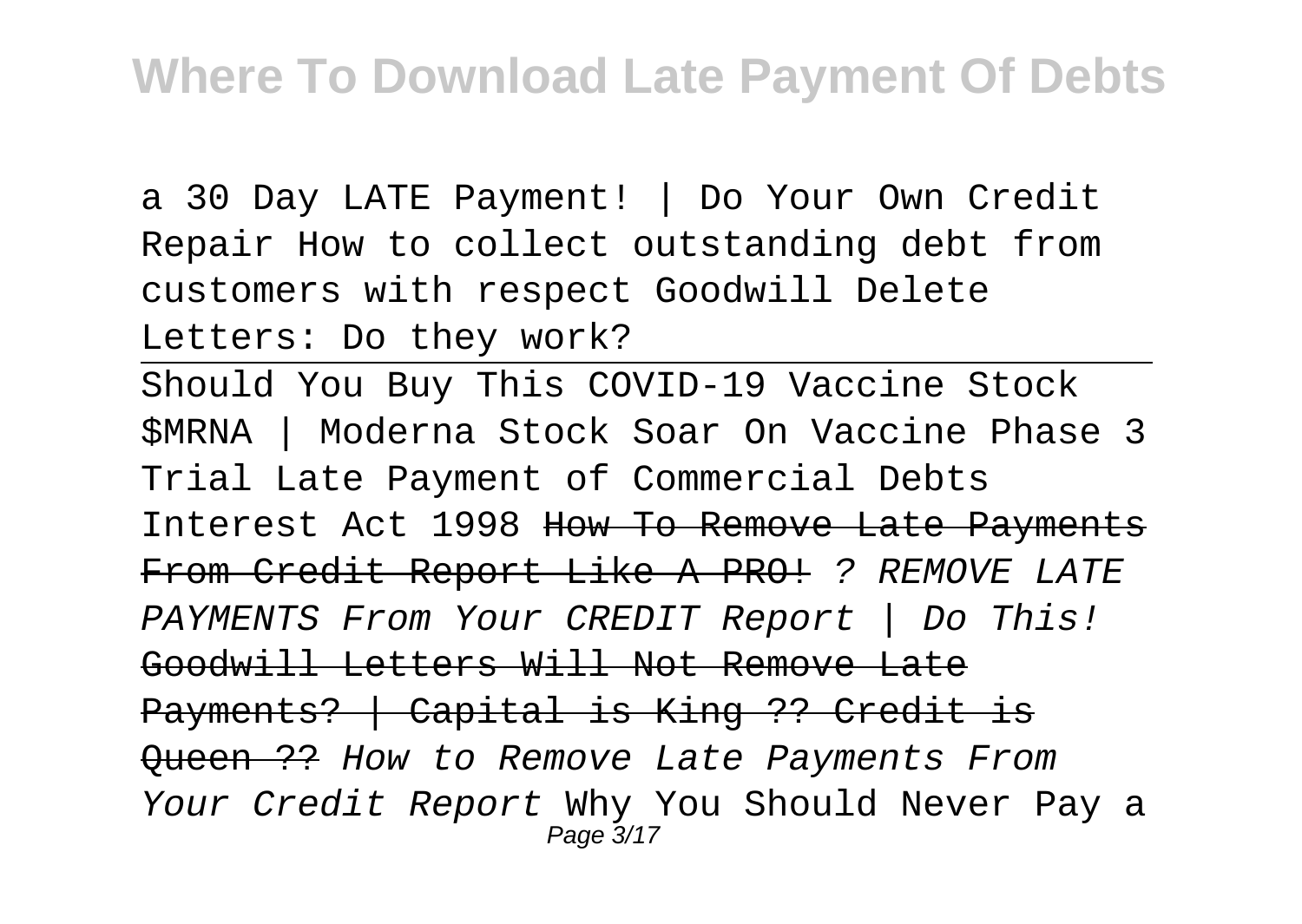Debt Collector ? Reason Number 1 The Late Payment of Commercial Debts (Interest) Act Kevin Trudeau - Debt Cures \"They\" Don't Want You To Know About - Part 1 Audio Book Are You Ready to Pay Off Debt FAST? Money Saving Tips You Need to Hear | Debt Free Minimalism

8 FICOS and Late PaymentsWill I Use STAKE? Debt Recycling vs NAB Equity Builder // Our Family Budget // Pay Student Loans? How to Remove Late Payments From Credit Report 2019 Hooked on Debt, Retail Credit Card Late Payments Rise, Bank Rescue Extended, Economy on Life SupportLate Payment Of Debts Page 4/17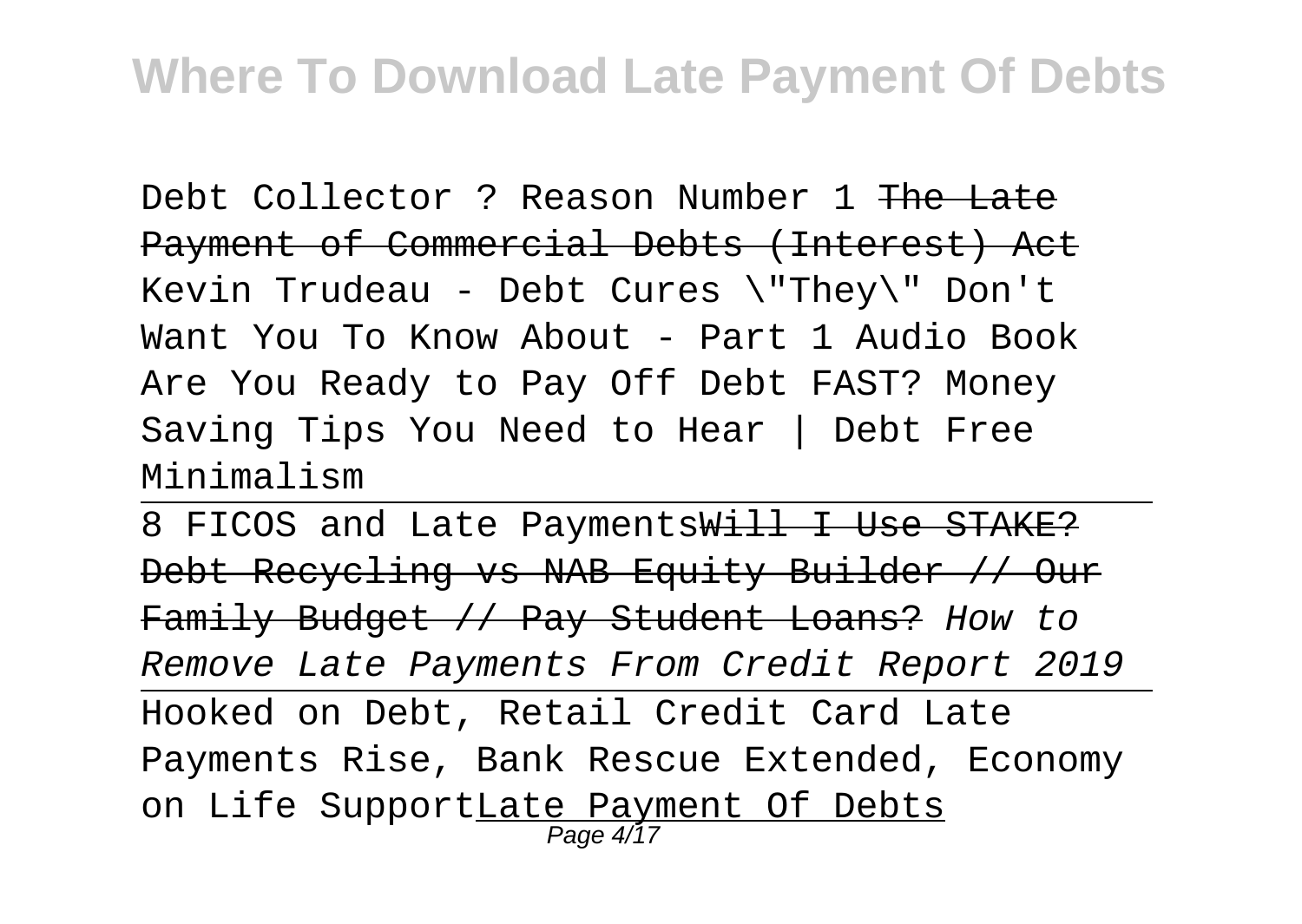An Act to make provision with respect to interest on the late payment of certain debts arising under commercial contracts for the supply of goods or services; and for connected purposes.

Late Payment of Commercial Debts (Interest) Act 1998

If you do not agree a payment date, the law says the payment is late 30 days after either: the customer gets the invoice you deliver the goods or provide the service (if this is later)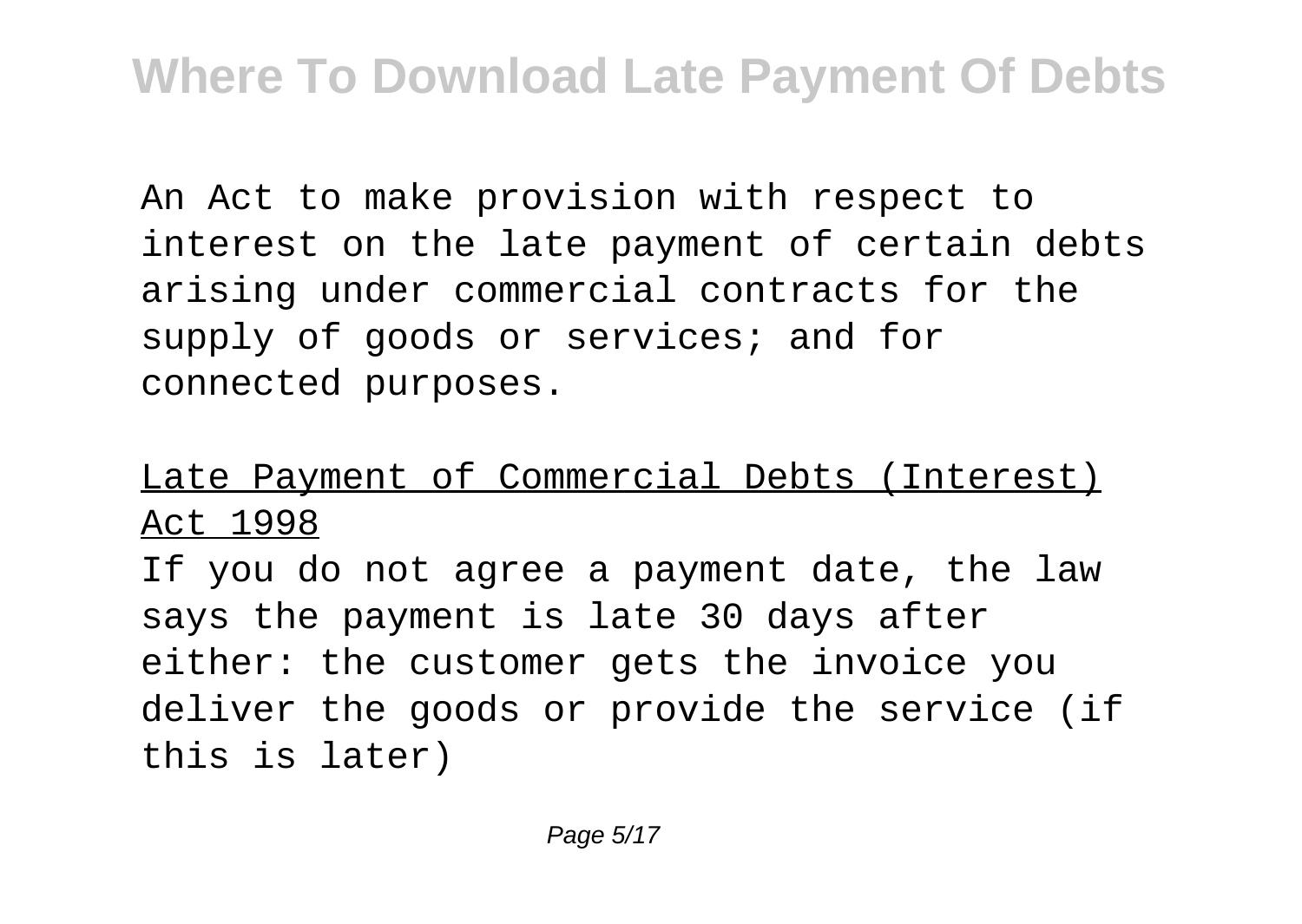Late commercial payments: charging interest and debt ...

Changes to legislation: (1) A remedy for the late payment of the debt shall be regarded as a substantial remedy unless— (a) the remedy is... (2) In determining whether a remedy is not a substantial remedy, regard shall be had to all the relevant circumstances... (3) In determining whether subsection ...

Late Payment of Commercial Debts (Interest) Act 1998 The Late Payment of Commercial Debts (Interest) Act 1998 has two purposes. Page 6/17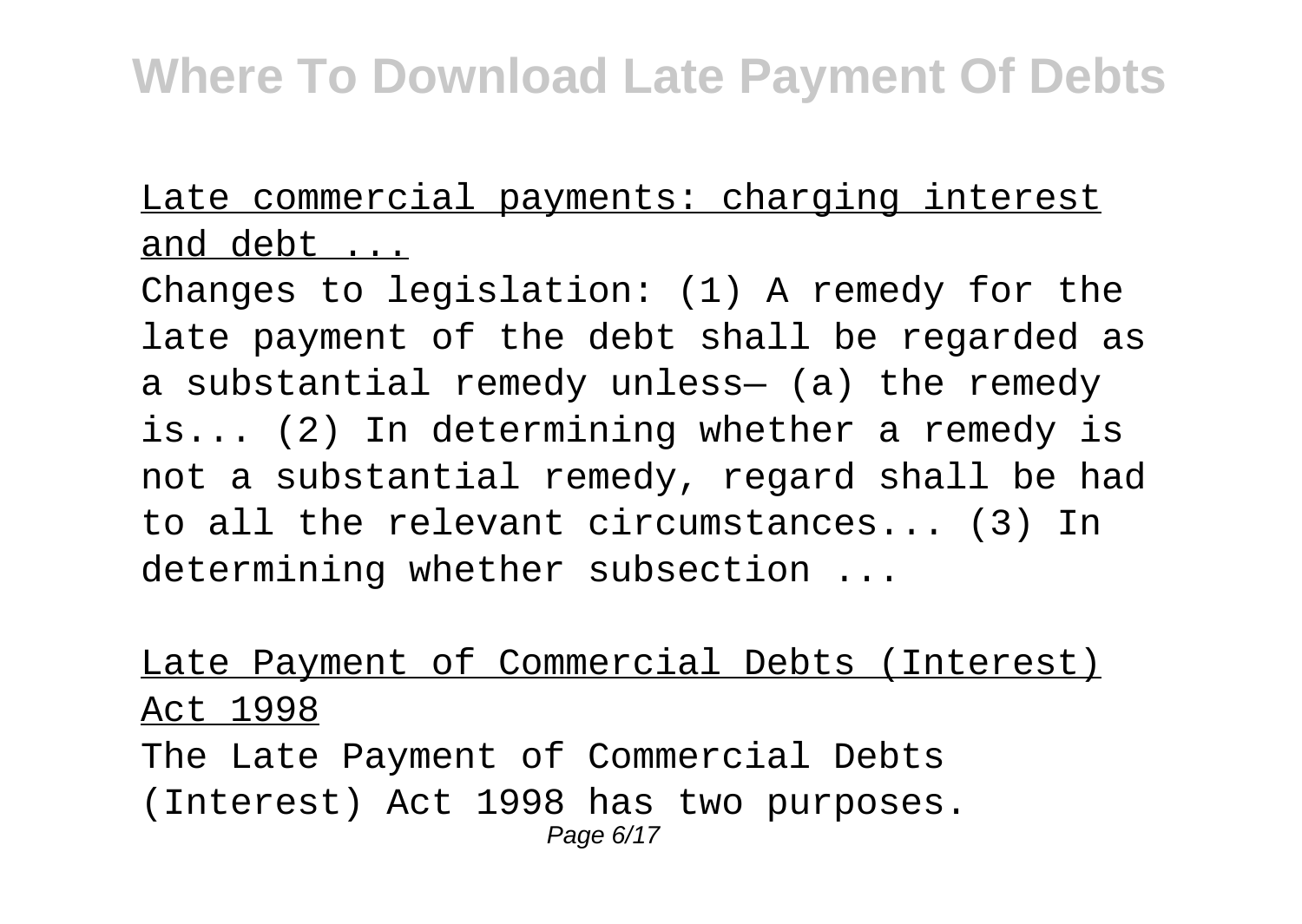Firstly, to compensate creditors for the late payment of debts. Secondly, to deter late payment. It only applies to the commercial supply of goods and services where you don't have a provision for interest in your Terms of Business.

#### Late Payment Law - Lovetts Solicitors - Debt Recovery ...

Under the Late Payment of Commercial Debts Act (Interest), you are also entitled to charge a fixed amount to cover some of the recovery costs. Below, we have set out those charges: Up to £999.99 – £40. £1,000.00 to Page 7/17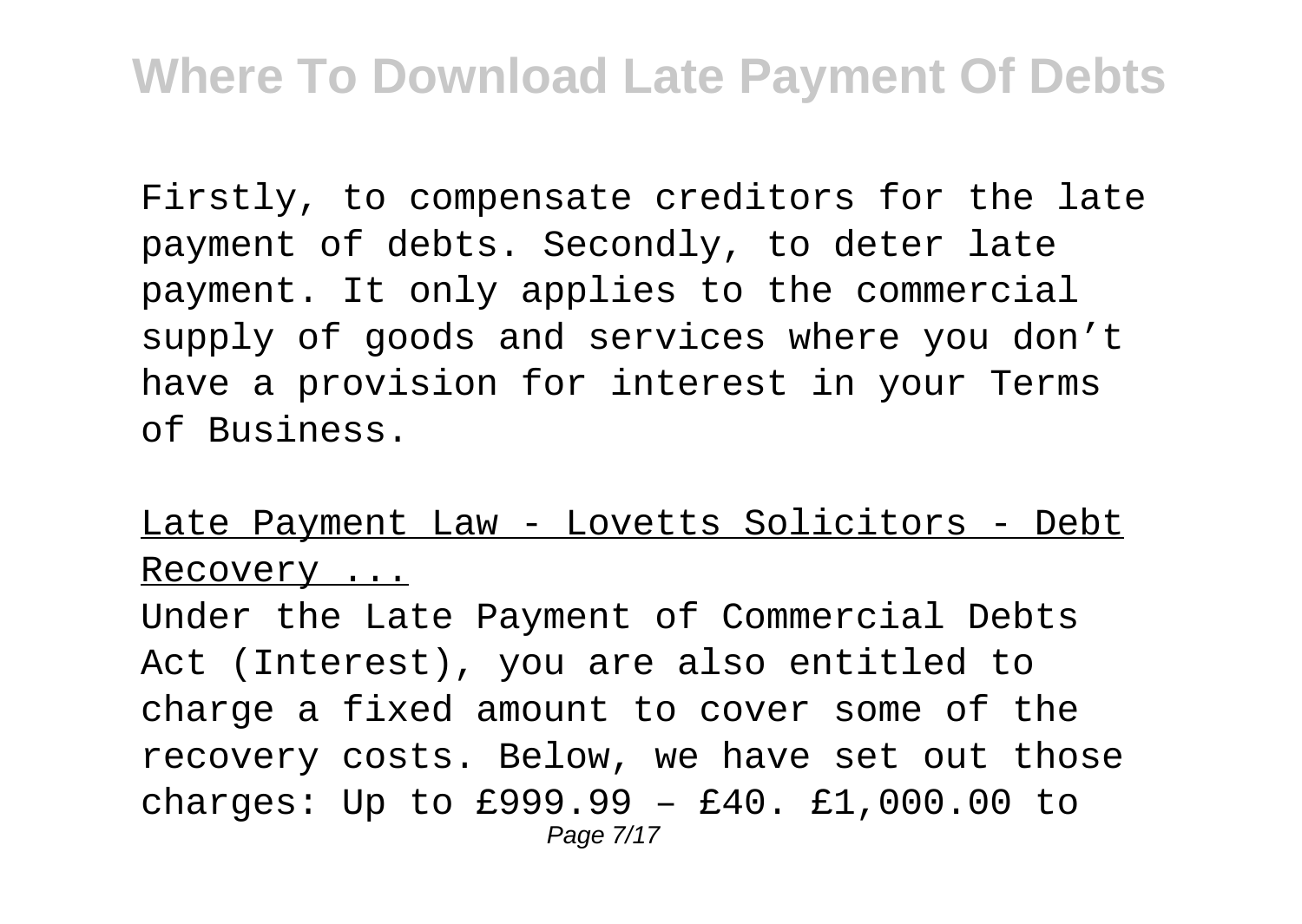£9,999.99 – £70. £10,000.00 or more – £100.

#### Late Payments: Can I charge interest and late fees?  $\vert$  My  $\ldots$

The Late Payment of Commercial Debts (Interest) Act was introduced in 1998 to enable small businesses to claim interest for late payment from large businesses with 50 or more employees. In 2000 and 2002, the statute was extended to permit any business to charge interest on any debt that exceeds credit terms, ultimately encouraging prompter payment by customers.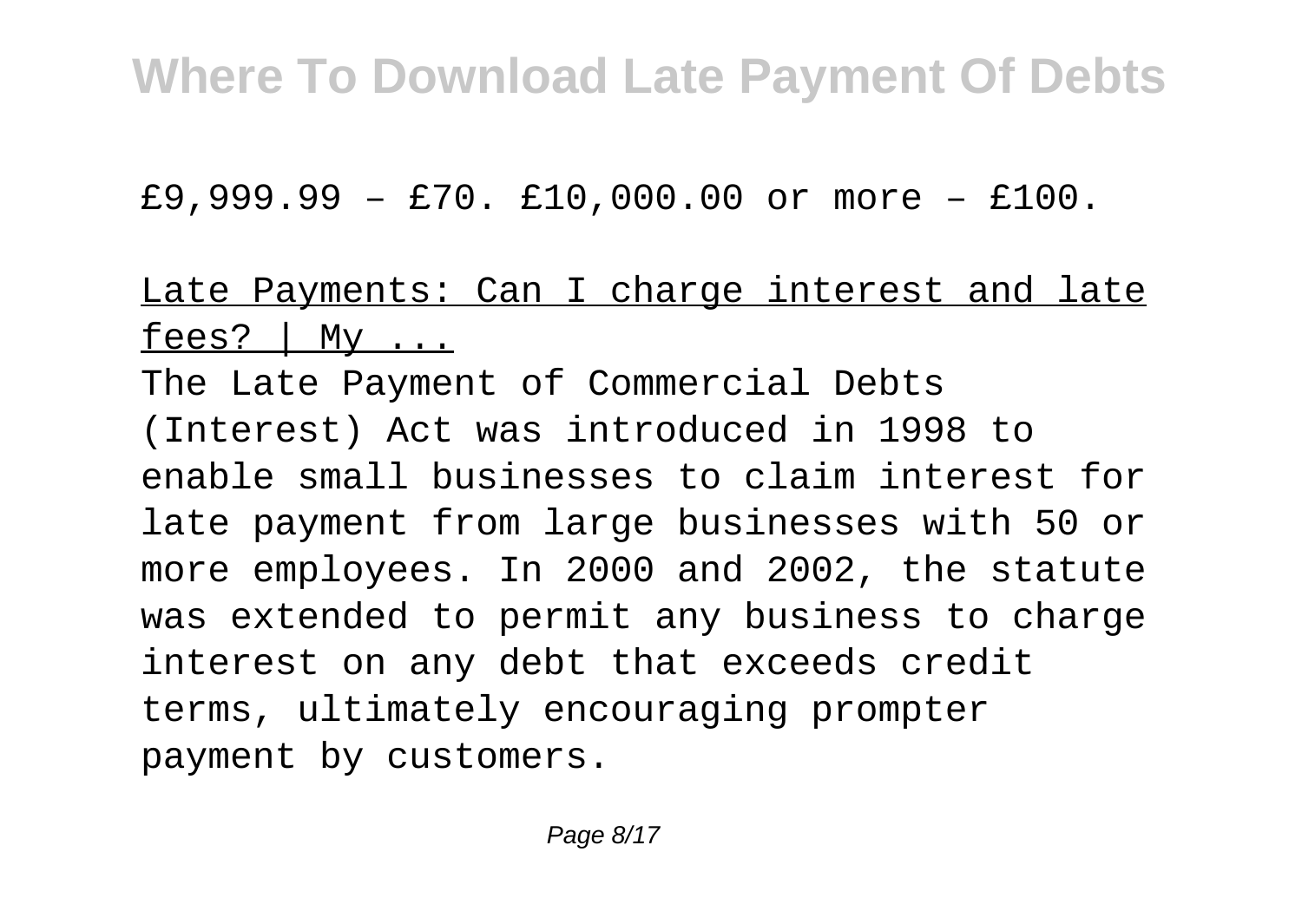#### Late Payment of Commercial Debts (Interest) Act 1998: What ...

Late commercial payments - interest and debt recovery costs you can charge businesses for late payments

### Late commercial payments: charging interest and debt ...

Late Payment calculator (unpaid commercial debts and invoices). Use our free calculator below to work out the amount of interest and compensation that can be claimed for any unpaid business debts / invoices. If you are intending to take legal action to reclaim the Page  $9/17$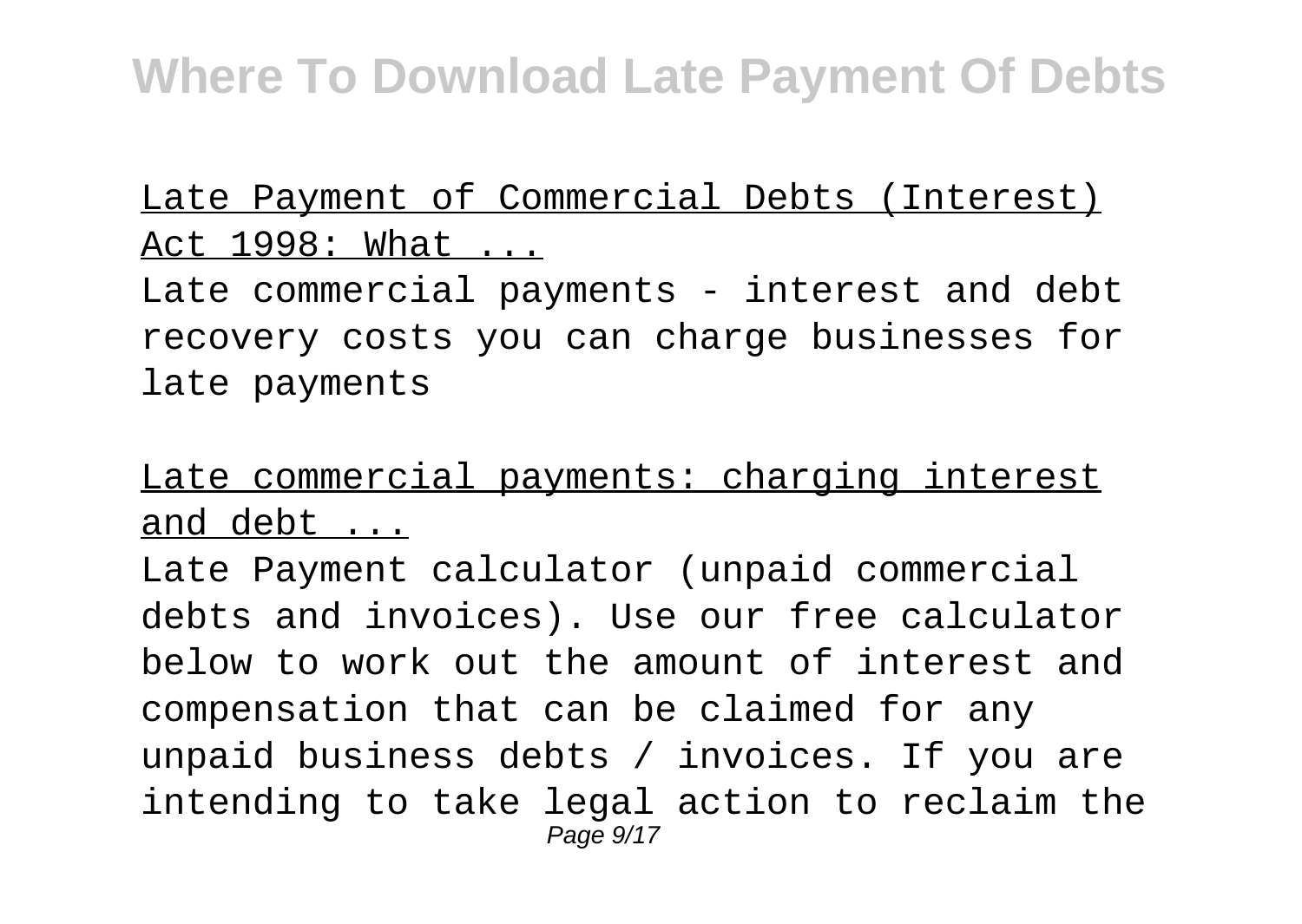money, the calculator also provides you with suitable wording for your claim.

Late Payment Calculator for unpaid invoices and debt (UK ...

The debt was incurred in the supply of goods and services. Your debtor bought from you for business purposes. The debts are not consumer credit agreements. There are no other types of late payment interest in your terms and conditions.

Commercial Debts - Late Payment Calculator | Debt Guard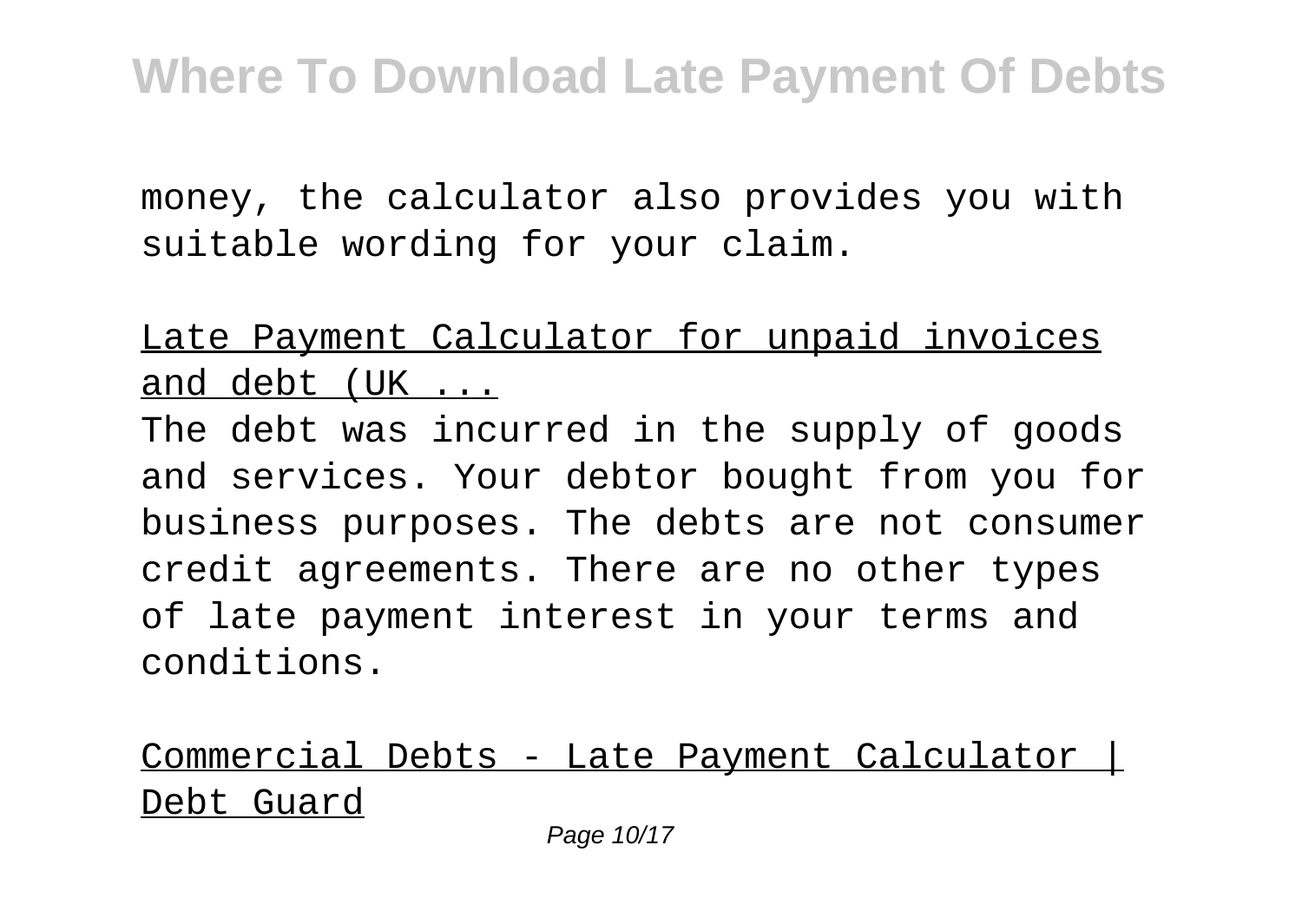The Late Payment of Commercial Debts (Interest) Act 1998 ensures you get compensated – use our comprehensive late payment guides to help you make a claim. Enter the invoice value, the date the payment became overdue and the date payment was received and find out how much interest you can charge.

#### Late Payment Calculator - Calculate interest on overdue ...

Claim debt recovery costs on late payments You can also charge a business a fixed sum for the cost of recovering a late commercial Page 11/17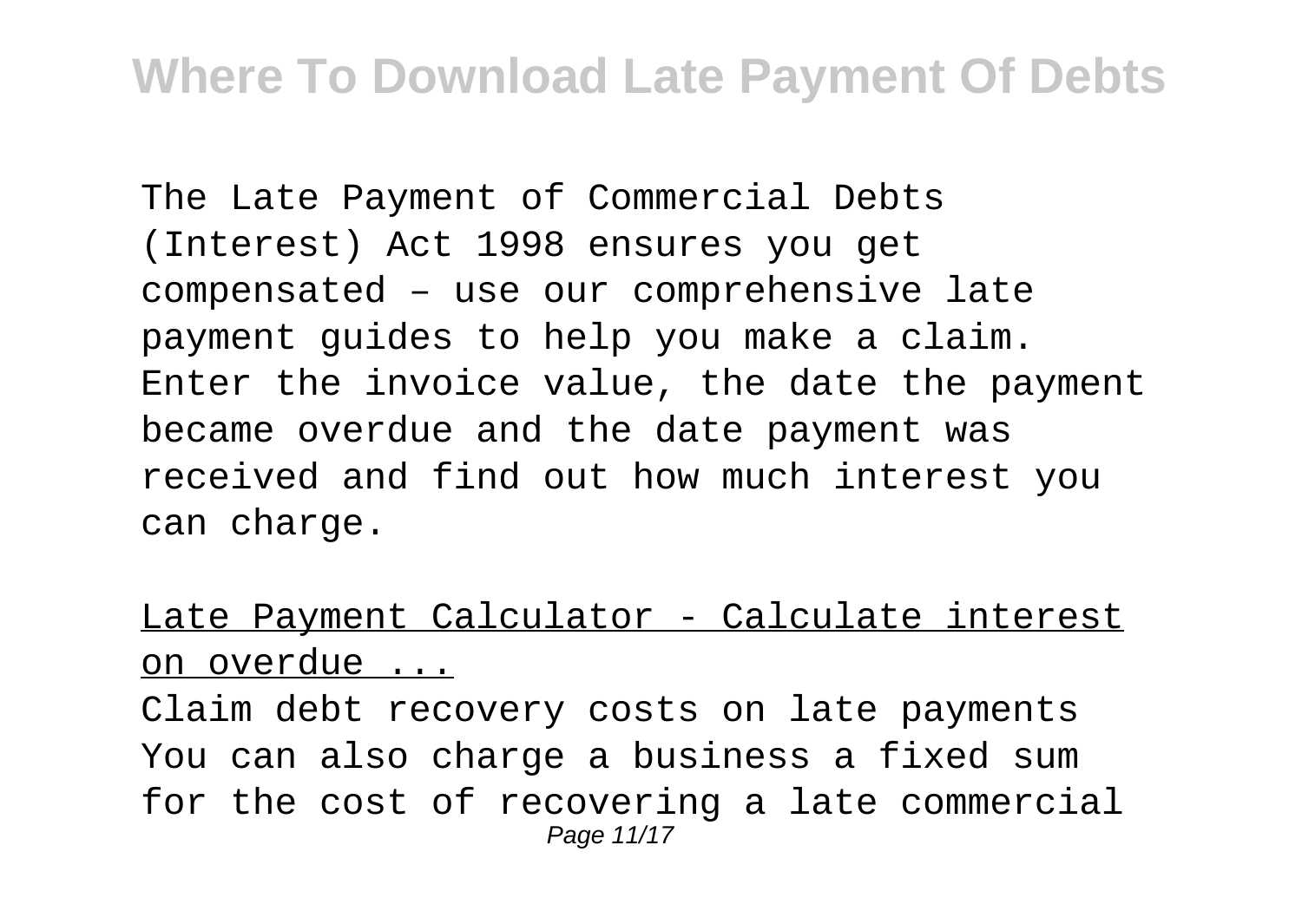payment on top of claiming interest from it.

#### Late commercial payments: charging interest and debt ...

The late payment of commercial debts. In November 1998, the UK Government introduced legislation to give businesses a statutory right to claim interest from other businesses for the late payment of commercial debt. The UK was one of the first countries in the EU to introduce late payment legislation to help promote a culture of prompt payment.

#### Interest Calculator - Calculate Late Payment Page 12/17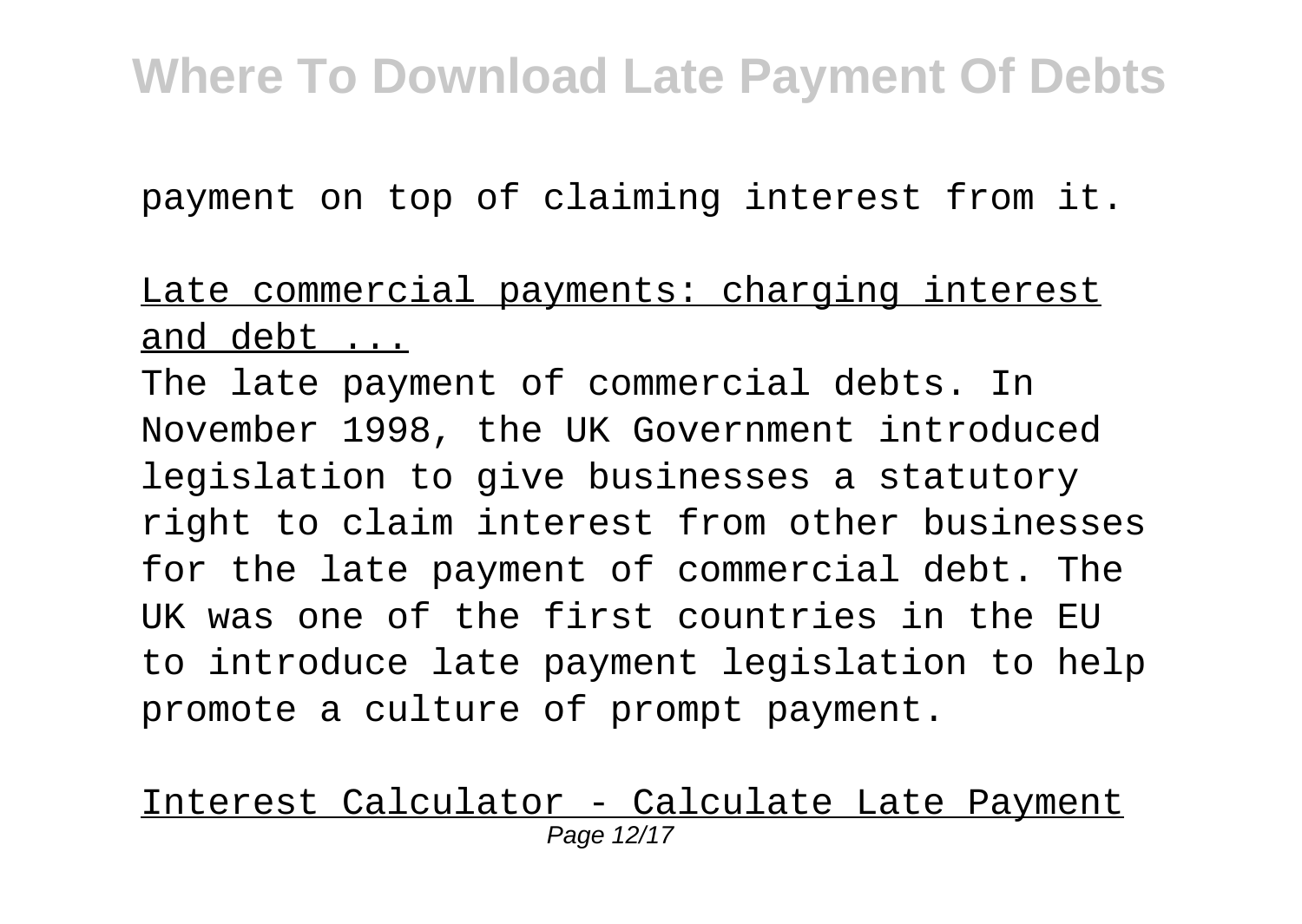#### ... - Pay on Time

Under the Late Payment of Commercial Debts Regulations 2013 we are entitled to claim late payment interest & compensation charges. This currently equates to £[ calculate here ] therefore, the amount to pay as at today currently stands at £[total of invoice amount and compensation]

#### Free Template Late Payment Reminder Letters for Chasing ...

The Late Payment of Commercial Debts (Interest) Act 1998, as amended by the Late Payment of Commercial Debts Regulations 2002 Page 13/17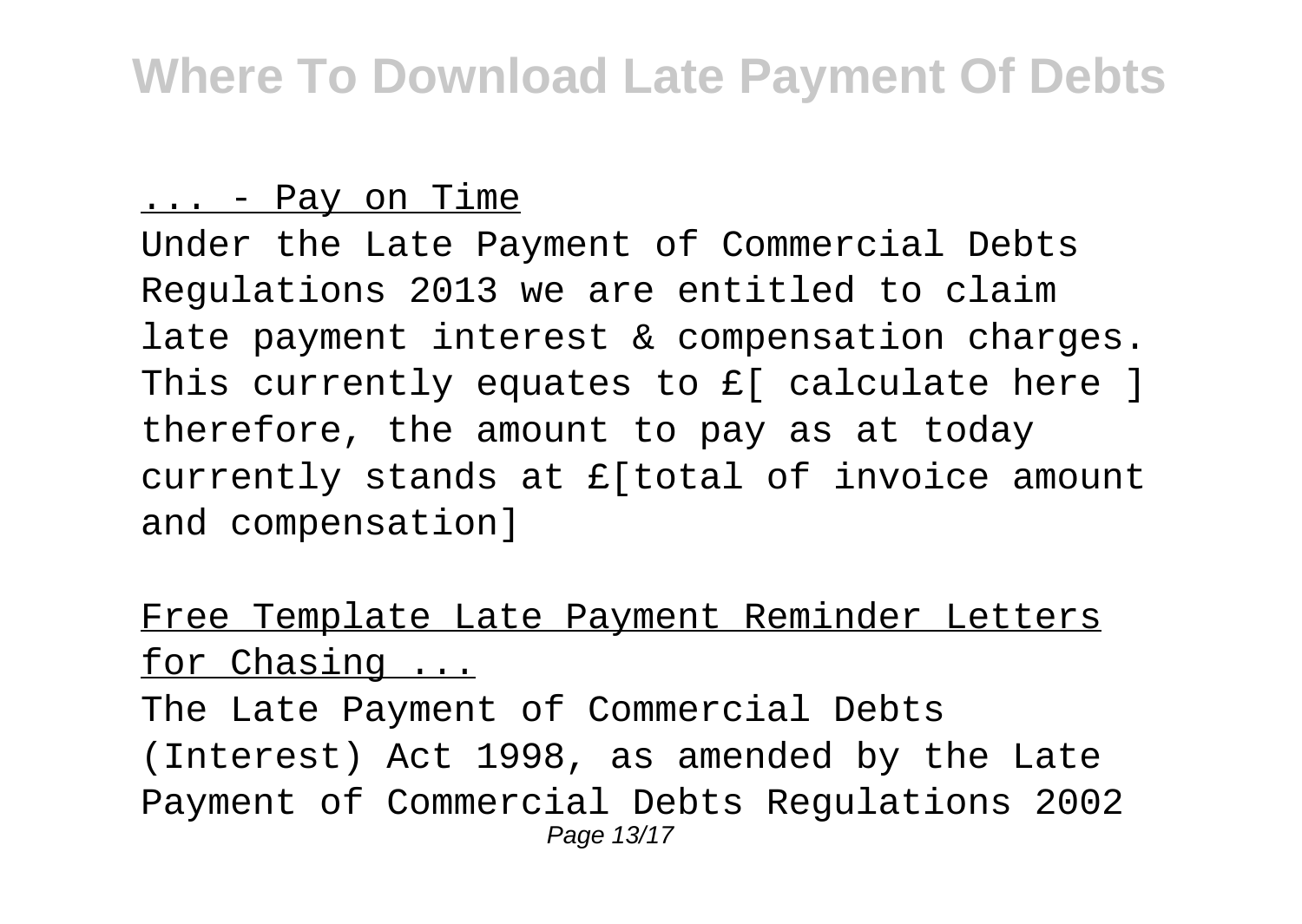provides all businesses and the public sector with 4 entitlements: the right to claim interest for late payment; the right to claim reasonable debt recovery costs, unless the supplier has acted unreasonably; the right to ...

#### late payment of commercial debts | MoneyClaimsUK

The late payment of commercial debts regulations 2013 have now been implemented. Changes to the legislation were tabled at European level which needed to be adopted by England, Wales and Northern Ireland. Page 14/17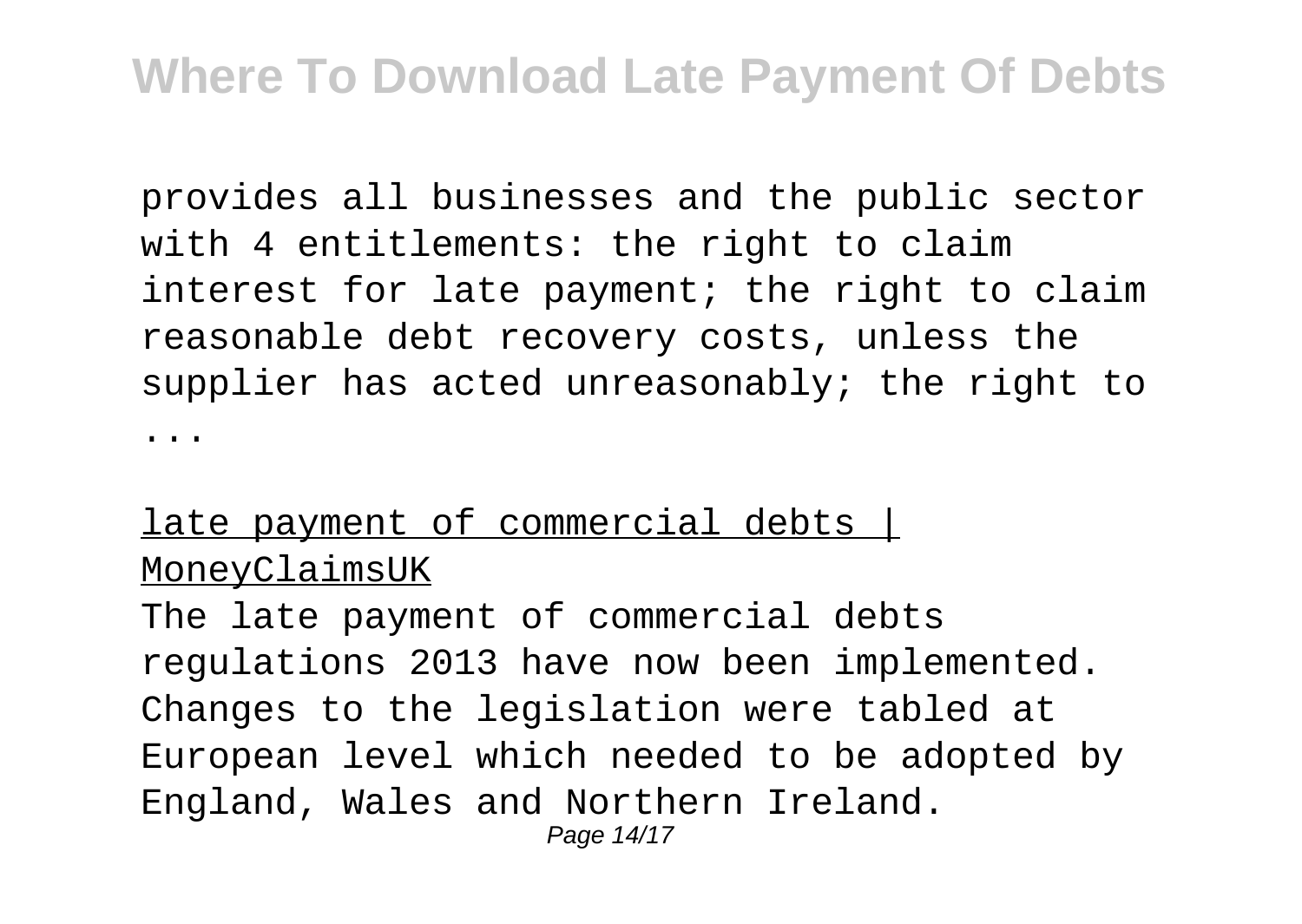Consultation ensued and now the existing legislation has been amended. The Late Payment of Commercial Debts Regulations 2013 was introduced ...

### The Late Payment of Commercial Debts Regulations 2013 ...

There has been a statutory right to interest for late payment for small firms owed money by large firms or the public sector since 1 November 1998, when the Late Payment of Commercial Debts (Interest) Act 1998 came into force. The Late Payment of Commercial Debts (Interest) Act 1998 had two purposes. Page 15/17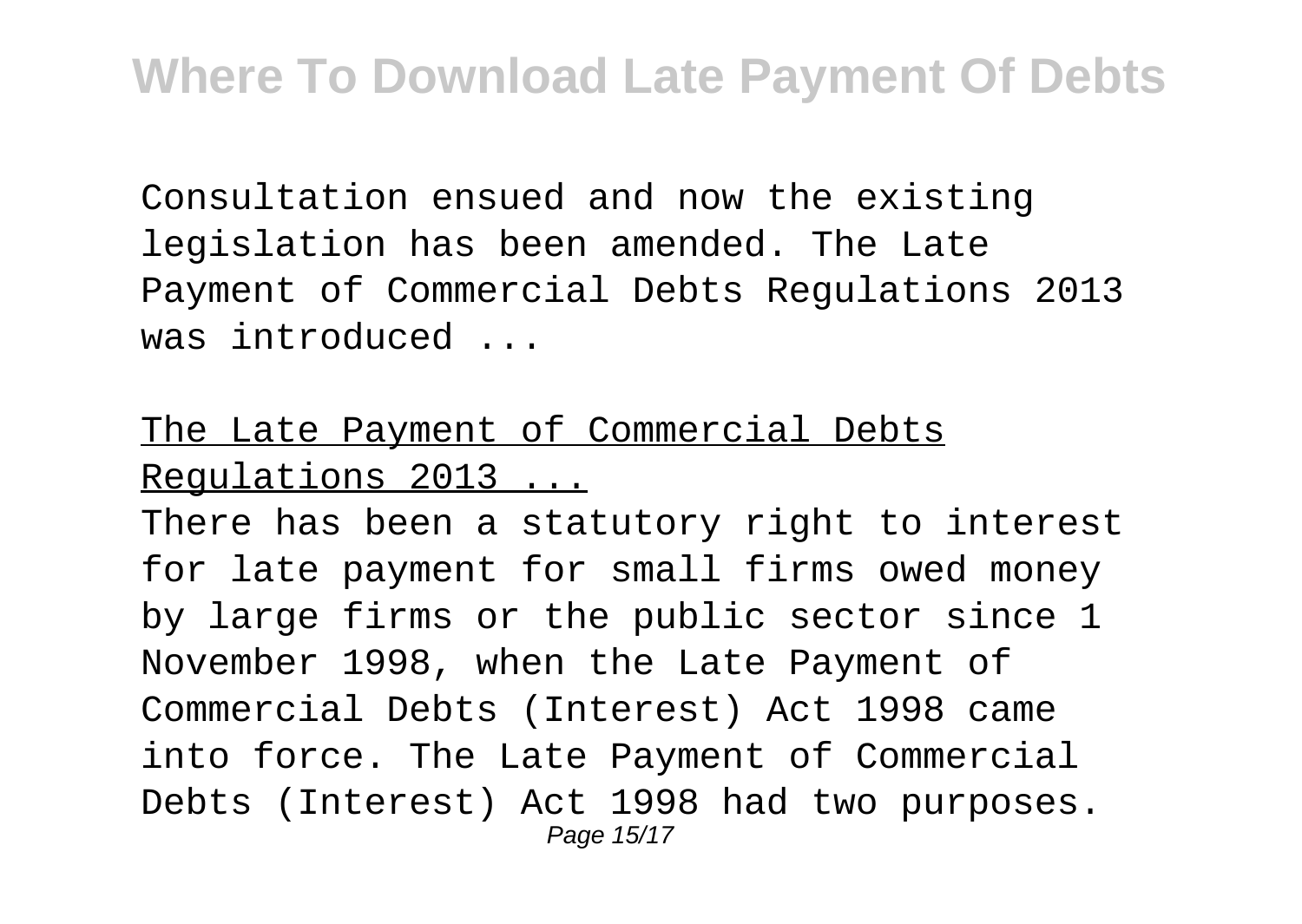Late Payment Compensation - CPA | The Credit Protection ...

This increase in late payments is likely to be felt more by women freelancers, as the report showed that they are more likely than men (67% vs 52%) to have encountered this issue with clients. Women also reported late payments having a worse effect on them and were more likely to say that it led to them feeling stressed (56% vs 45%) and losing sleep (39% vs 26%).

One million self-employed pushed into debt Page 16/17